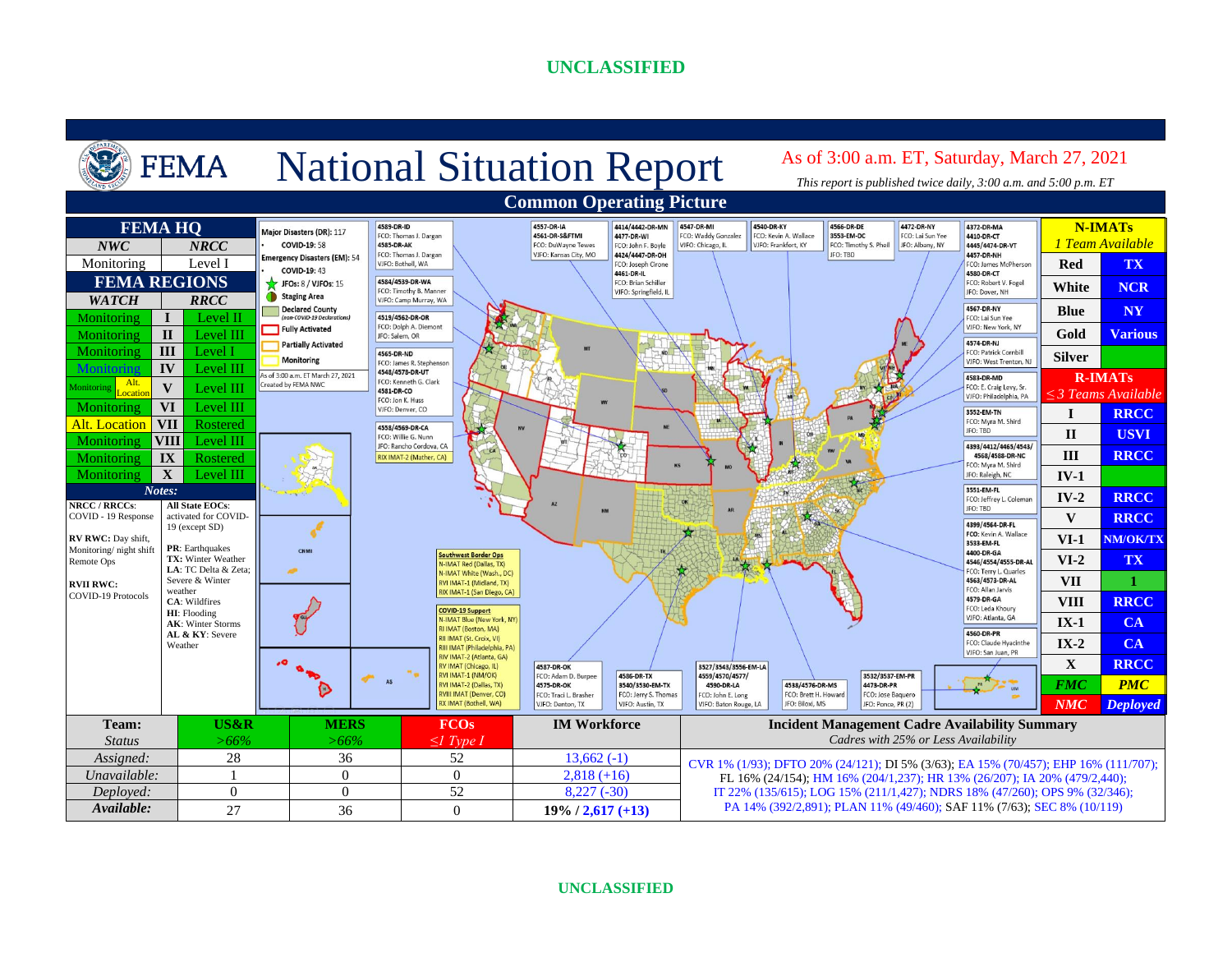#### **National Current Operations and Monitoring**

### *Weather Threats*

- Severe storms, heavy rain, and flash flooding are possible across the lower Mississippi through the Tennessee Valleys from Saturday into early Sunday; primary hazards include large hail, damaging winds, and tornadoes
	- o Enhanced risk of severe thunderstorms with a potential for a strong tornado exists from eastern Arkansas into western Tennessee



*(NOAA Forecasts[: NWS](https://www.weather.gov/) [| WPC|](https://www.wpc.ncep.noaa.gov/) [SPC\)](https://www.spc.noaa.gov/)*

| <b>Joint Preliminary Damage Assessments</b> |              |                                          |             |                  |                             |                          |  |  |  |  |
|---------------------------------------------|--------------|------------------------------------------|-------------|------------------|-----------------------------|--------------------------|--|--|--|--|
| <b>Region</b>                               | <b>State</b> | <b>Event</b> / Date                      | <b>Type</b> | <b>Counties</b>  |                             | <b>Start – End Dates</b> |  |  |  |  |
|                                             |              |                                          |             | <b>Requested</b> | <b>Completed</b>            |                          |  |  |  |  |
| III                                         | VA.          | Severe Winter Storms                     | <b>IA</b>   | N/A              | N/A                         | N/A                      |  |  |  |  |
|                                             |              | February 8-20, 2021                      | PA          | 40               | 4                           | $3/22 - TBD$             |  |  |  |  |
|                                             | <b>WV</b>    | Severe Winter Storms                     | IA          | N/A              | N/A                         | N/A                      |  |  |  |  |
|                                             |              | February 11-14, 2021                     | PA          | 5.               | $\Omega$                    | $3/24 - TBD$             |  |  |  |  |
| IV                                          | <b>MS</b>    | Severe Winter Weather                    | <b>IA</b>   | N/A              | N/A                         | N/A                      |  |  |  |  |
|                                             |              | February 11-19, 2021                     | PA          | 33 & 1 Tribe     | 16                          | $3/9 - TBD$              |  |  |  |  |
|                                             | KY           | Severe Flooding                          | <b>IA</b>   |                  | 9                           | $3/6 - 3/19$             |  |  |  |  |
|                                             |              | February 26, 2021, and continuing        | PA          | 36               | 6                           | $3/22 - TBD$             |  |  |  |  |
|                                             | <b>TN</b>    | Severe Winter Storm                      | <b>IA</b>   | N/A              | N/A                         | N/A                      |  |  |  |  |
|                                             |              | February 10-19, 2021                     | PA          | 20               | 18                          | $3/8 - TBD$              |  |  |  |  |
| IX                                          | HI           | Severe Weather, Flooding, and Landslides | <b>IA</b>   | $2^{\circ}$      | $\mathcal{D}_{\mathcal{L}}$ | $3/22 - 3/23$            |  |  |  |  |
|                                             |              | March 8-15, 2021                         | PA          | 3                | 0                           | $3/22 - TBD$             |  |  |  |  |

#### **Declaration Activity**

**Declaration Requests in Process**: 3 (KY, WA, Poarch Band of Creek (Appeal))

*Declared Disasters: [fema.gov\)](https://www.fema.gov/disasters)*

**Joint Field Office Status Updates**

No change over the last operational period

*(JFO listing available o[n NWC SharePoint Site\)](https://usfema.sharepoint.com/sites/ORR/response/NWC/Forms/AllItems.aspx)*

**UNCLASSIFIED**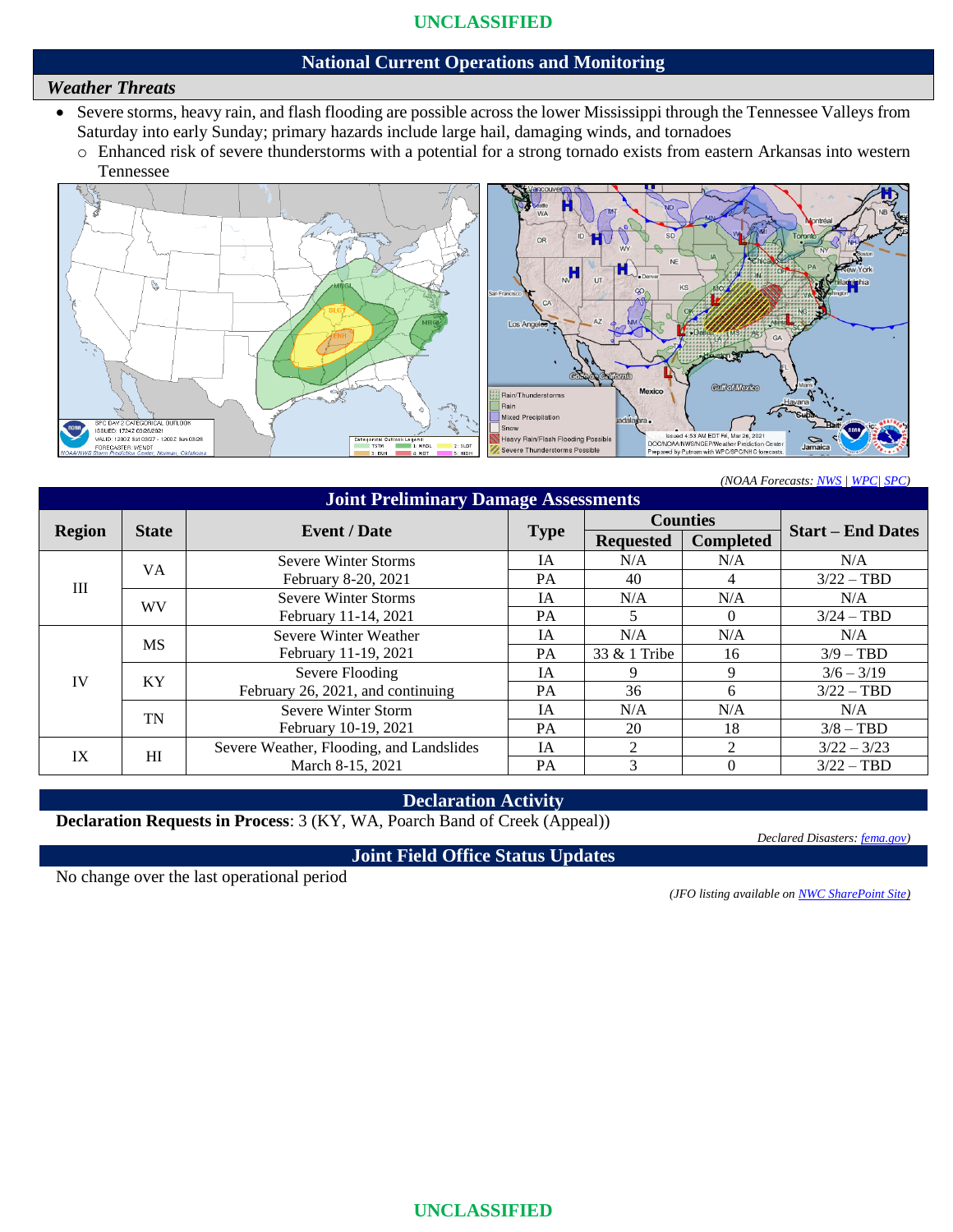| <b>Regional Current Operations &amp; Monitoring</b>                 |                                                                     |  |  |  |  |
|---------------------------------------------------------------------|---------------------------------------------------------------------|--|--|--|--|
| <b>Region I</b>                                                     | <b>Region VI</b>                                                    |  |  |  |  |
| <b>RRCC:</b> Level II (day shift - COVID-19)                        | RRCC: Level III, 24/7 (COVID-19)                                    |  |  |  |  |
| WATCH - Maynard MOC: Monitoring (24/7)                              | WATCH: Monitoring (24/7)                                            |  |  |  |  |
| IMAT: Deployed / RRCC (COVID-19)                                    | • Severe Weather (see above)                                        |  |  |  |  |
| LNOs: CT, MA, ME, NH, RI, VT, & 1 Tribe                             | <b>IMAT-1:</b> Deployed / NM & OK (COVID-19 Vaccine Response) & TX  |  |  |  |  |
| EOCs:                                                               | (HHS/CPU UAC Mission)                                               |  |  |  |  |
| CT, ME, & NH: Full Activation (COVID-19)                            | IMAT-2: Deployed / TX (COVID-19 Vaccine Response)                   |  |  |  |  |
| MA, RI, & VT: Partial Activation (COVID-19)                         | LNOs: NM, TX, OK, AR, & LA                                          |  |  |  |  |
| <b>Regional Continuity Status: Not Activated</b>                    | EOCs:                                                               |  |  |  |  |
|                                                                     | TX: Partial Activation (Winter Weather & COVID-19)                  |  |  |  |  |
|                                                                     | AR & NM: Partial Activation (COVID-19)                              |  |  |  |  |
|                                                                     | LA: Monitoring (TC Delta, Zeta, Severe/Winter weather & COVID-19)   |  |  |  |  |
|                                                                     | OK: Monitoring (COVID-19)                                           |  |  |  |  |
|                                                                     | Regional Continuity Status: Partially Activated (Telework/COVID-19) |  |  |  |  |
| <b>Region II</b>                                                    | <b>Region VII</b>                                                   |  |  |  |  |
| <b>RRCC:</b> Level III (COVID-19)                                   | WATCH: Monitoring (24/7); Alt Location                              |  |  |  |  |
| WATCH: Monitoring (24/7)                                            | <b>IMAT: FMC / Available</b>                                        |  |  |  |  |
| <b>IMAT:</b> Deployed / USVI (COVID-19 Vaccine Response)            | LNOs: NE, KS, IA, & MO                                              |  |  |  |  |
| EOCs:                                                               | EOCs:                                                               |  |  |  |  |
| • PR: Partial Activation (Earthquake & COVID-19)                    | NE & KS: Full Activation (COVID-19)                                 |  |  |  |  |
| • NY, NJ, & USVI: Partial Activation (COVID-19)                     | IA & MO: Partial Activation (COVID-19)                              |  |  |  |  |
| Regional Continuity Status: Partially Activated (Telework/COVID-19) | Regional Continuity Status: Partially Activated (Telework/COVID-19) |  |  |  |  |
| Severe weather (strong wind) resulted in the closure of CVCs in     |                                                                     |  |  |  |  |
| Buffalo and Rochester, New York                                     |                                                                     |  |  |  |  |
| <b>Region III</b>                                                   | <b>Region VIII</b>                                                  |  |  |  |  |
| <b>RRCC:</b> Level I (day shift only - COVID-19)                    | <b>RRCC:</b> Level III (day shift only - COVID-19)                  |  |  |  |  |
| WATCH: Monitoring (24/7)                                            | <b>WATCH - Denver MOC:</b> Monitoring (24/7)                        |  |  |  |  |
| IMAT: Deployed / RRCC (COVID-19)                                    | <b>IMAT:</b> Deployed / RRCC (COVID-19 Vaccine Response)            |  |  |  |  |
| <b>EOCs:</b>                                                        | <b>EOCs:</b>                                                        |  |  |  |  |
| PA: Full Activation (COVID-19)                                      | CO & UT: Full Activation (COVID-19)                                 |  |  |  |  |
| DC & VA: Partial Activation (COVID-19)                              | WY, MT & ND: Monitoring (COVID-19)<br>$\bullet$                     |  |  |  |  |
| DE, MD, & WV: Monitoring (COVID-19)<br>$\bullet$                    | <b>Regional Continuity Status: Not Activated</b>                    |  |  |  |  |
| <b>Regional Continuity Status: Not Activated</b>                    |                                                                     |  |  |  |  |
| <b>Region IV</b>                                                    | <b>Region IX</b>                                                    |  |  |  |  |
| RRCC: Level III (COVID-19)                                          | <b>WATCH:</b> Monitoring (24/7)                                     |  |  |  |  |
| <b>WATCH:</b> Monitoring (24/7)                                     | <b>IMAT-1:</b> Deployed / CA (Southwest Border Ops-HHS)             |  |  |  |  |
| Severe weather (see above)                                          | <b>IMAT-2:</b> Deployed / CA (Wildfires)                            |  |  |  |  |
| <b>IMAT-1:</b> FMC / Available                                      | <b>IMAT-A:</b> AZ, CA, HI, NV, AS, CNMI, GU, & Navajo Nation        |  |  |  |  |
| <b>IMAT-2:</b> Deployed / RRCC (COVID-19)                           | EOCs:                                                               |  |  |  |  |
| EOCs:                                                               | CA: Full Activation (Wildfires & COVID-19)<br>$\bullet$             |  |  |  |  |
| FL: Full Activation (COVID-19)<br>٠                                 | HI: Full Activation (Flooding & COVID-19)<br>$\bullet$              |  |  |  |  |
| AL: Partial Activation (Severe Weather & COVID-19)<br>$\bullet$     | AZ, NV, & GU: Full Activation (COVID-19)<br>$\bullet$               |  |  |  |  |
| GA, MS, NC, SC, & TN: Partial Activation (COVID-19)<br>$\bullet$    | AS & CNMI: Partial Activation (COVID-19)<br>$\bullet$               |  |  |  |  |
| KY: Monitoring (Severe Weather & COVID-19)<br>٠                     | Regional Continuity Status: Partially Activated (Telework/COVID-19) |  |  |  |  |
| <b>Regional Continuity Status: Not Activated</b>                    |                                                                     |  |  |  |  |
| <b>Region V</b>                                                     | Region X                                                            |  |  |  |  |
| <b>RRCC:</b> Level III (day shift – COVID-19)                       | <b>RRCC:</b> Level III (day shift – COVID-19)                       |  |  |  |  |
| WATCH: Monitoring (24/7); Alt Location (night shift)                | <b>WATCH – Bothell MOC:</b> Monitoring (24/7)                       |  |  |  |  |
| Severe weather (see above)                                          | <b>IMAT:</b> Deployed / RRCC (COVID-19)<br>EOCs:                    |  |  |  |  |
| <b>IMAT:</b> Deployed / RRCC (COVID-19 Vaccine Response)            |                                                                     |  |  |  |  |
| <b>LNOs:</b> IL, IN, MI, MN, OH, $\&$ WI                            | OR & WA: Full Activation (COVID-19)<br>$\bullet$                    |  |  |  |  |
| <b>EOCs:</b>                                                        | ID: Partial Activation (COVID-19)<br>٠                              |  |  |  |  |
| IL, MN, & WI: Full Activation (COVID-19)                            | AK: Monitoring (Winter Storm & COVID-19)<br>$\bullet$               |  |  |  |  |
| IN, MI, & OH: Partial Activation (COVID-19)<br>$\bullet$            | Regional Continuity Status: Partially Activated (Telework/COVID-19) |  |  |  |  |

**Regional Continuity Status:** Not Activated